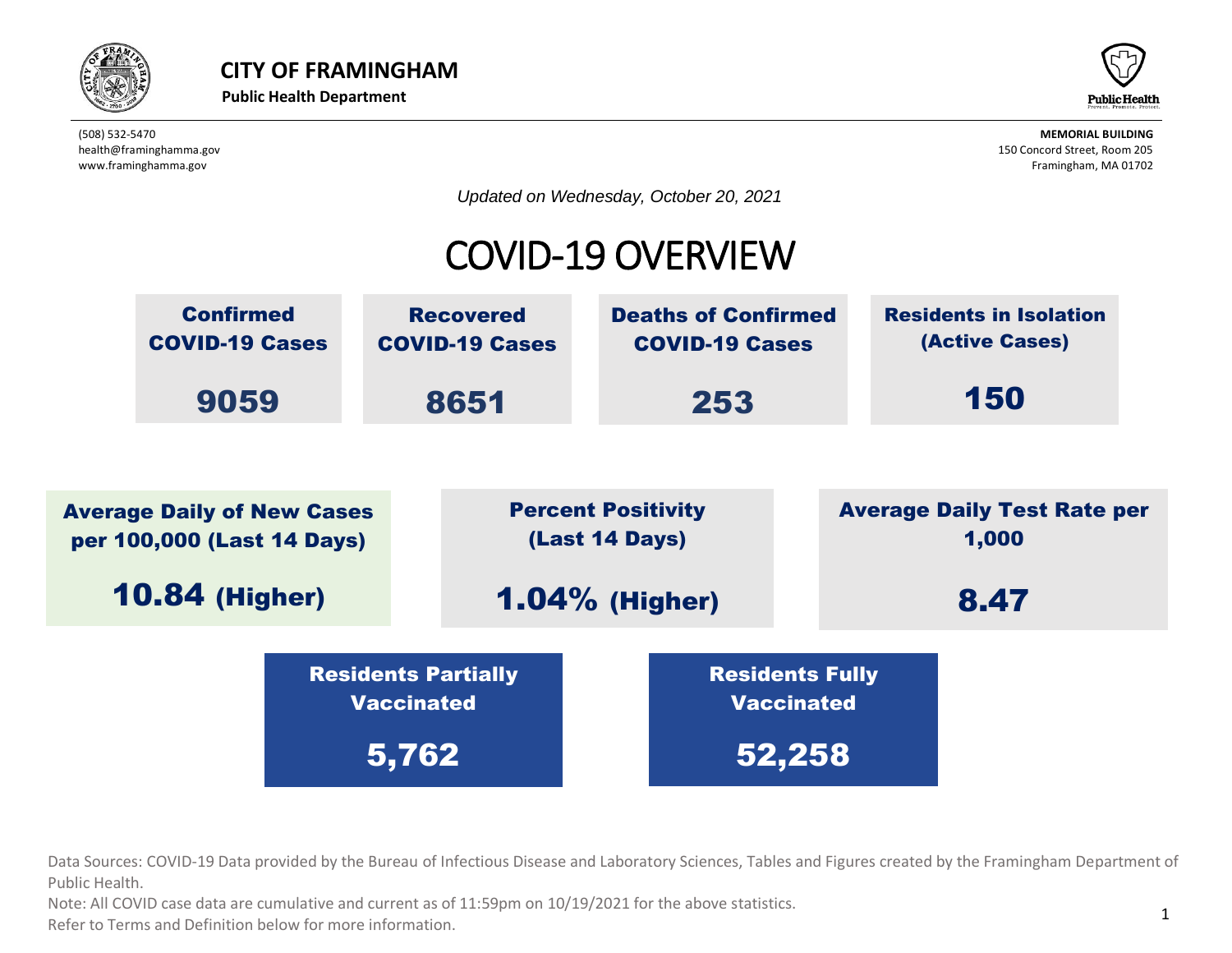





#### *Updated on Wednesday, October 20, 2021*

This data analysis provides more information about Framingham residents who have received positive COVID-19 test results and the number of vaccine doses administered. Please note that negative test results are not reported. This data analysis is intended to help us better understand the situation at the current time, and guide efforts to mitigate further disease transmission. This analysis is not a predictor of future trends. It will be updated weekly as new data is available.

#### **Terms and Definitions:**

- 1. Average Daily Incidence Rate per 100, 000 Color Calculations: **Gray:** Less than or equal to 15 total cases in the last 14 days; **Green:** Average daily new confirmed case rate over the last 14 days: <10 cases per 100,000 population AND >15 total cases; **Yellow:** Average daily new confirmed case rate over the last 14 days: >10 cases per 100,000 population OR > 4% positivity rate; **Red:** Average daily new confirmed case rate over the last 14 days: > 10 cases per 100,000 population AND > 4% positivity rate.
- 2. Last 14 days = 10/05/2021 to 10/19/2021
- 3. Change in percent positivity of all PCR tests conducted on Framingham residents compared to the previous week's (10/13/2021) report. This is based on total PCR molecular tests performed as of 11:59pm on 10/12/2021.
- 4. Average number of tests per day taken by Framingham residents within the past 14 days, per 1,000 population. Past 14 days = 10/05/2021 to 10/19/2021. As a reference, the State's number is 12.04
- 5. Residents fully vaccinated: An individual is counted as fully vaccinated if they have received the number of doses required to complete the COVID-19 vaccine series. This is measured as the total number of 2nd doses of Moderna and Pfizer administered and reported plus the total number of Janssen/Johnson & Johnson doses administered and reported.
- 6. Partially vaccinated individuals: An individual is counted as partially vaccinated if they have received only the 1st dose of a two-dose vaccine (currently Moderna and Pfizer)
- 7. MIIS: Immunization data from most (but not all) providers in Massachusetts are reported into the Massachusetts Immunization Information System (MIIS) through direct messages from electronic health records or direct entry by users. Due to inputting and processing, it may take 24-48 hours or more for shipping or administration data to appear in MIIS. MIIS data are available for analysis one calendar day after they are reported to the MIIS. Data are current as of time of publication and may be subject to change in future publications as additional data are reported.
- 8. Information on race and ethnicity is collected and reported by laboratories, healthcare providers and local boards of health and may or may not reflect self-report by the individual case. If no information is provided by any reporter on a case's race or ethnicity, MDPH classifies it as missing. A classification of unknown indicates the reporter did not know the race and ethnicity of the individual, the individual refused to provide information or that the originating system does not capture the information. Other indicates multiple races or that the originating system does not capture the information.

<span id="page-1-0"></span>**Note:** COVID-19 testing is currently conducted by dozens of private labs, hospitals, and other partners and the Massachusetts Department of Public Health is working with these organizations and to improve data reporting by race and ethnicity, to better understand where, and on whom, the burden of illness is falling so the Commonwealth can respond more effectively. On 4/8, the Commissioner of Public Health issued an Order related to collecting complete demographic information for all confirmed and suspected COVID-19 patients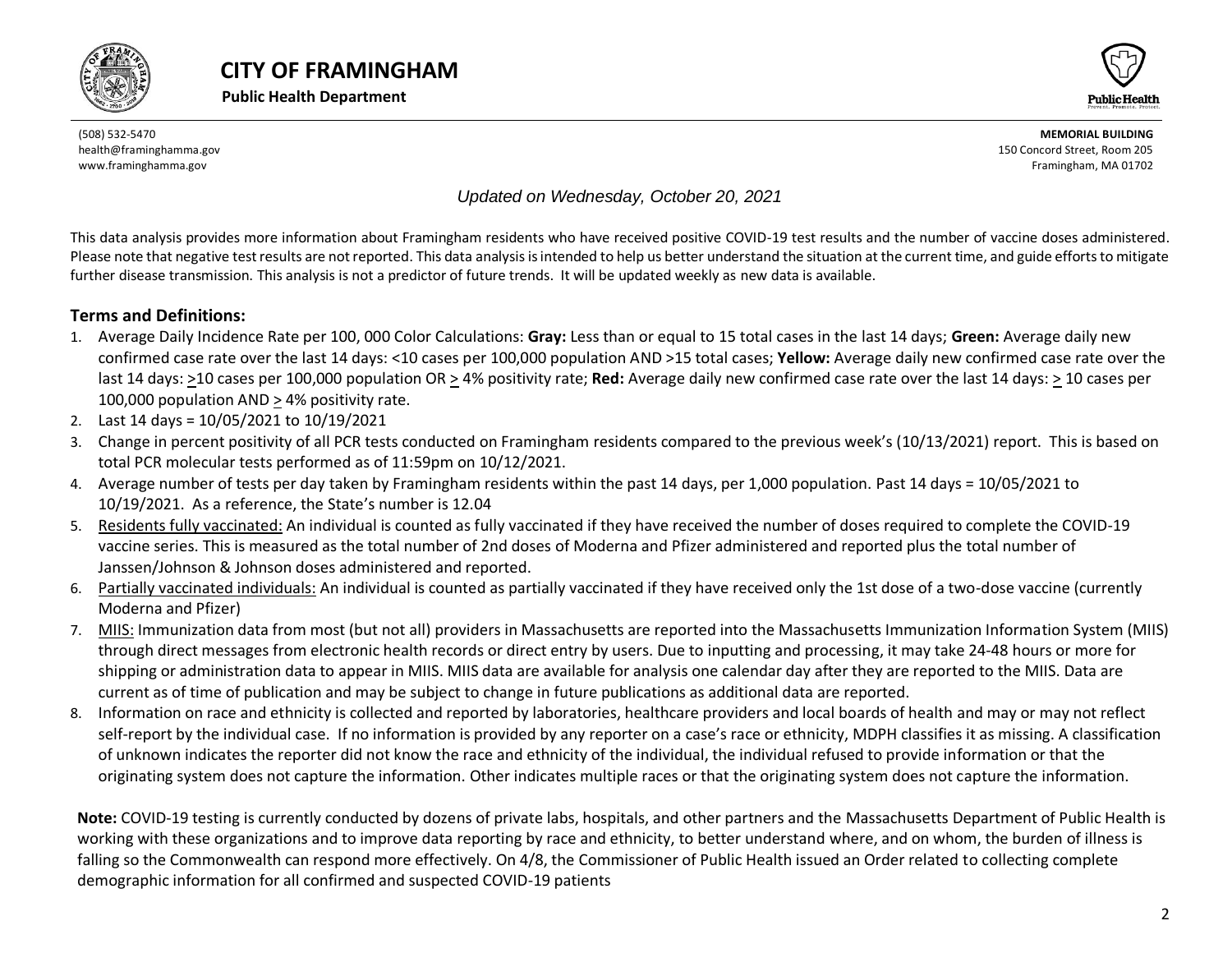



*Updated on Wednesday, October 20, 2021*

# Table of Contents

<span id="page-2-0"></span>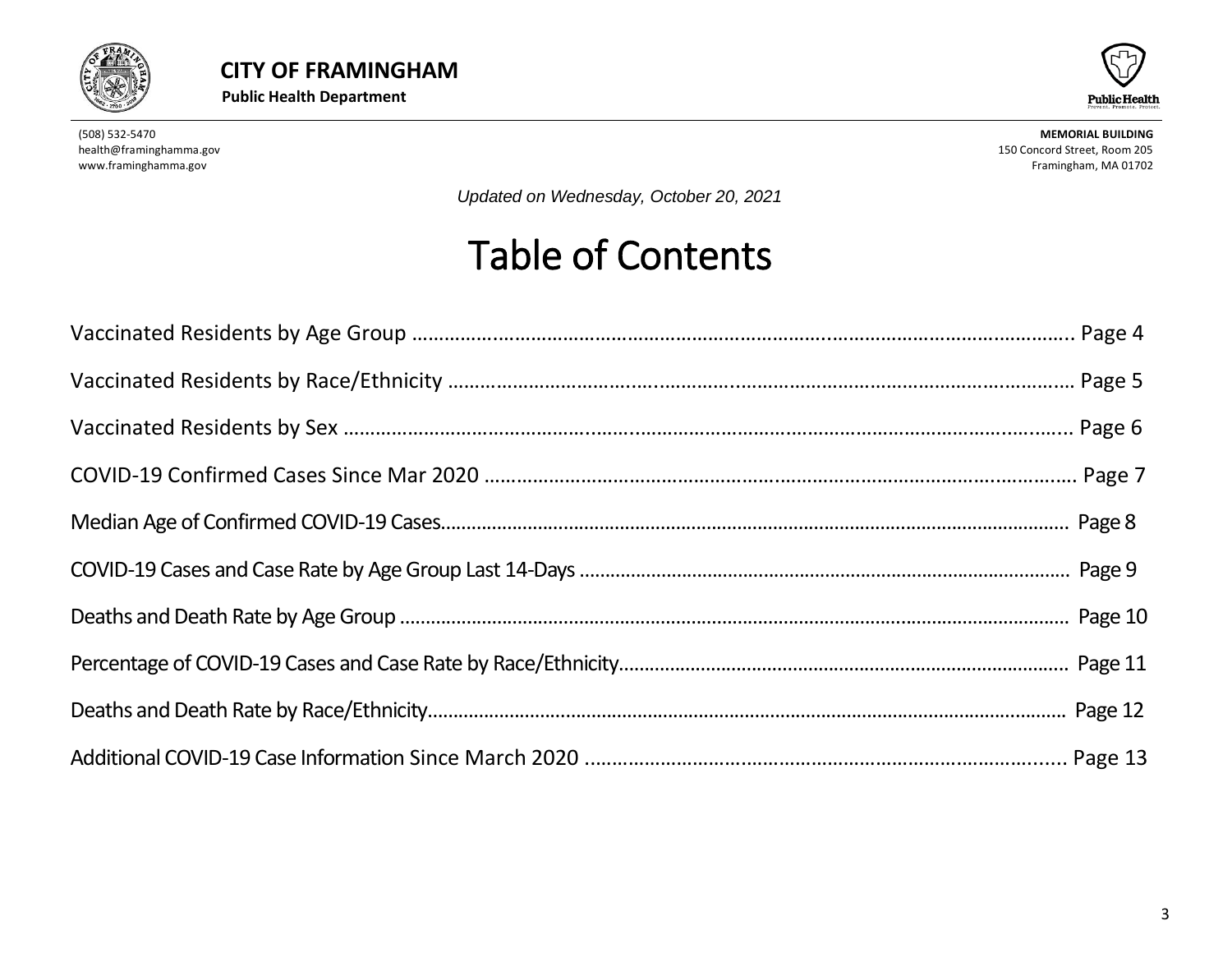



*Updated on Wednesday, October 20, 2021*

## Vaccinated Residents by Age Group



4 **[Back to Top](#page-1-0)** Data Sources: Data from MIIS as of 10/14/21. Data reflect doses administered and reported, including Janssen/Johnson & Johnson beginning on 03/05/2021. An individual is<br>counted as partially vaccinated if they have received counted as partially vaccinated if they have received only the 1st dose of a two-dose vaccine (currently Moderna and Pfizer). An individual is counted as fully vaccinated if they have received the 2nd dose of Moderna or Pfizer or have received a dose of Janssen/Johnson & Johnson vaccine. These are mutually exclusive populations. Some individuals may receive a first or second dose of Moderna or Pfizer from a non-reporting provider and would not be included as fully vaccinated. Tables and Figures created by the Framingham Department of Public Health.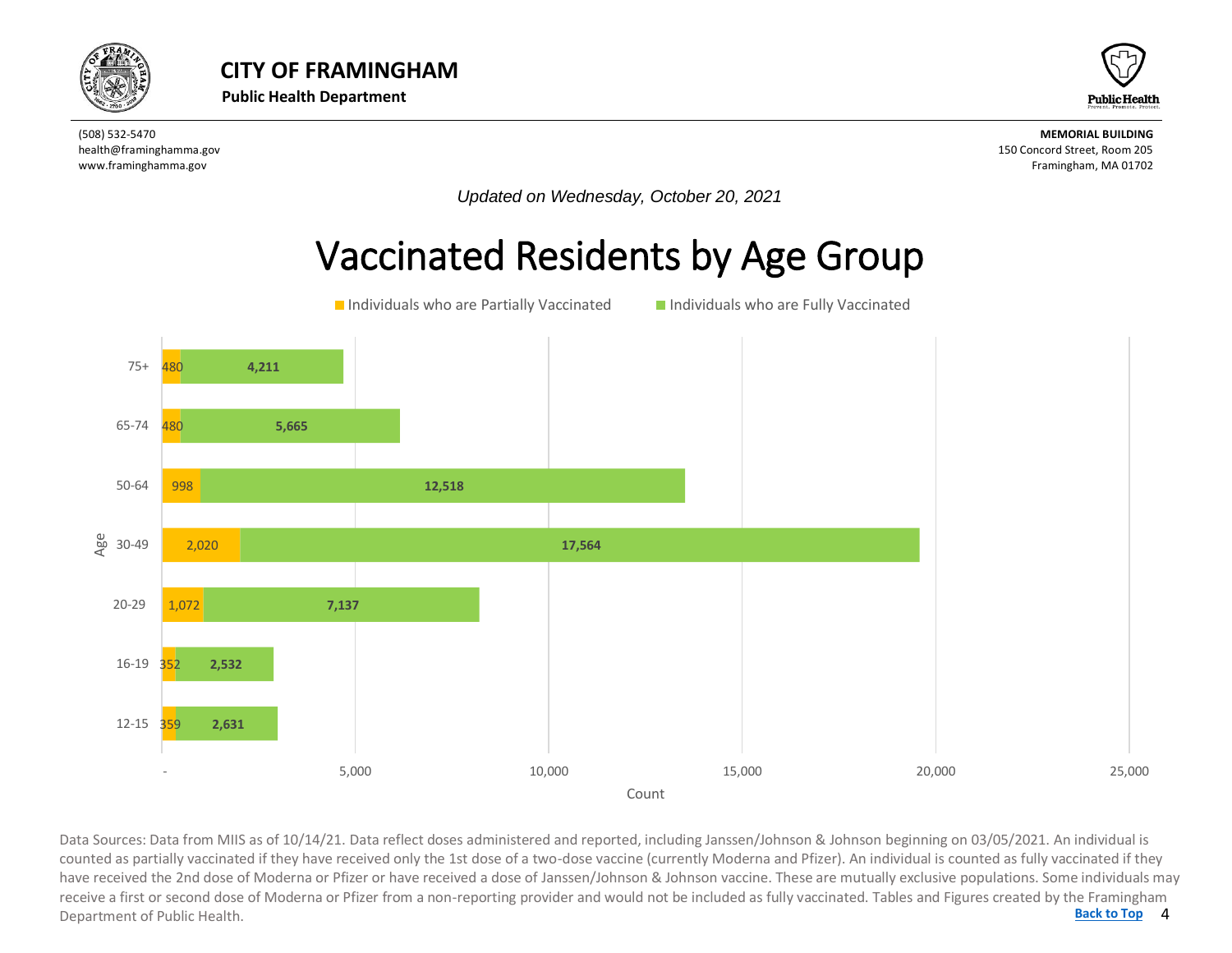<span id="page-4-0"></span>



*Updated on Wednesday, October 20, 2021*

## Vaccinated Residents by Race/Ethnicity



Data Sources: Data from MIIS as of 10/14/21. Data reflect doses administered and reported, including Janssen/Johnson & Johnson beginning on 03/05/2021. An individual is counted as partially vaccinated if they have received only the 1st dose of a two-dose vaccine (currently Moderna and Pfizer). An individual is counted as fully vaccinated if they have received the 2nd dose of Moderna or Pfizer or have received a dose of Janssen/Johnson & Johnson vaccine. These are mutually exclusive populations. Some individuals may receive a first or second dose of Moderna or Pfizer from a non-reporting provider and would not be included as fully vaccinated.

Unknown/Missing Includes responses that do not fit into the listed categories, nonresponses, "prefer not to say", and records from selected providers whose software does not allow them to collect race and ethnicity data. Tables and Figures created by the Framingham Department of Public Health.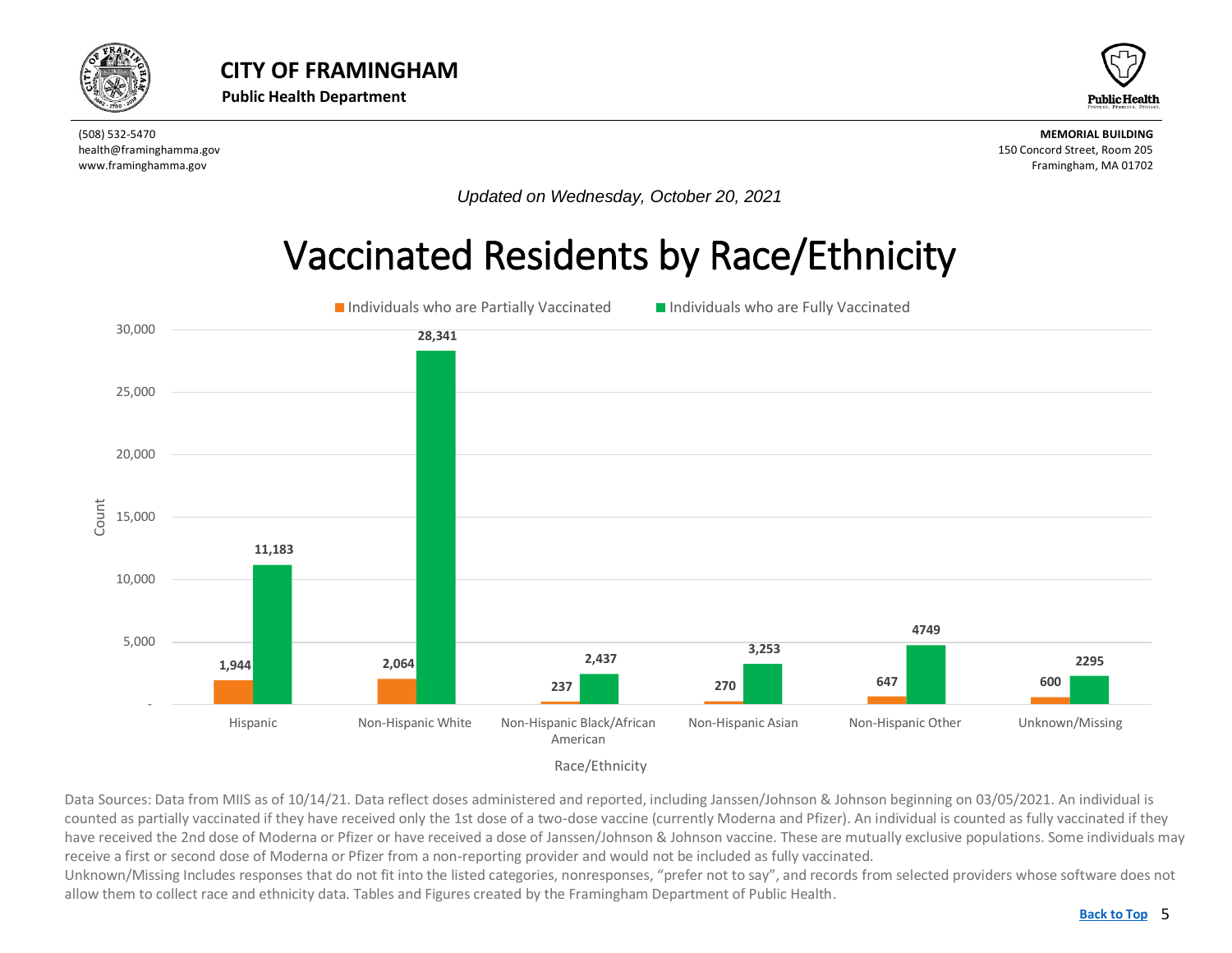



*Updated on Wednesday, October 20, 2021*

## Vaccinated Residents by Sex

<span id="page-5-0"></span>

Data Sources: Data from MIIS as of 10/14/21. Data reflect doses administered and reported, including Janssen/Johnson & Johnson beginning on 03/05/2021. An individual is counted as partially vaccinated if they have received only the 1st dose of a two-dose vaccine (currently Moderna and Pfizer). An individual is counted as fully vaccinated if they have received the 2nd dose of Moderna or Pfizer or have received a dose of Janssen/Johnson & Johnson vaccine. These are mutually exclusive populations. Some individuals may receive a first or second dose of Moderna or Pfizer from a non-reporting provider and would not be included as fully vaccinated.

Back to Top 6 Other includes unknown responses where sex was not reported or those that do not identify as male or female. Tables and Figures created by the Framingham Department of Public Health **[Back to Top](#page-1-0)**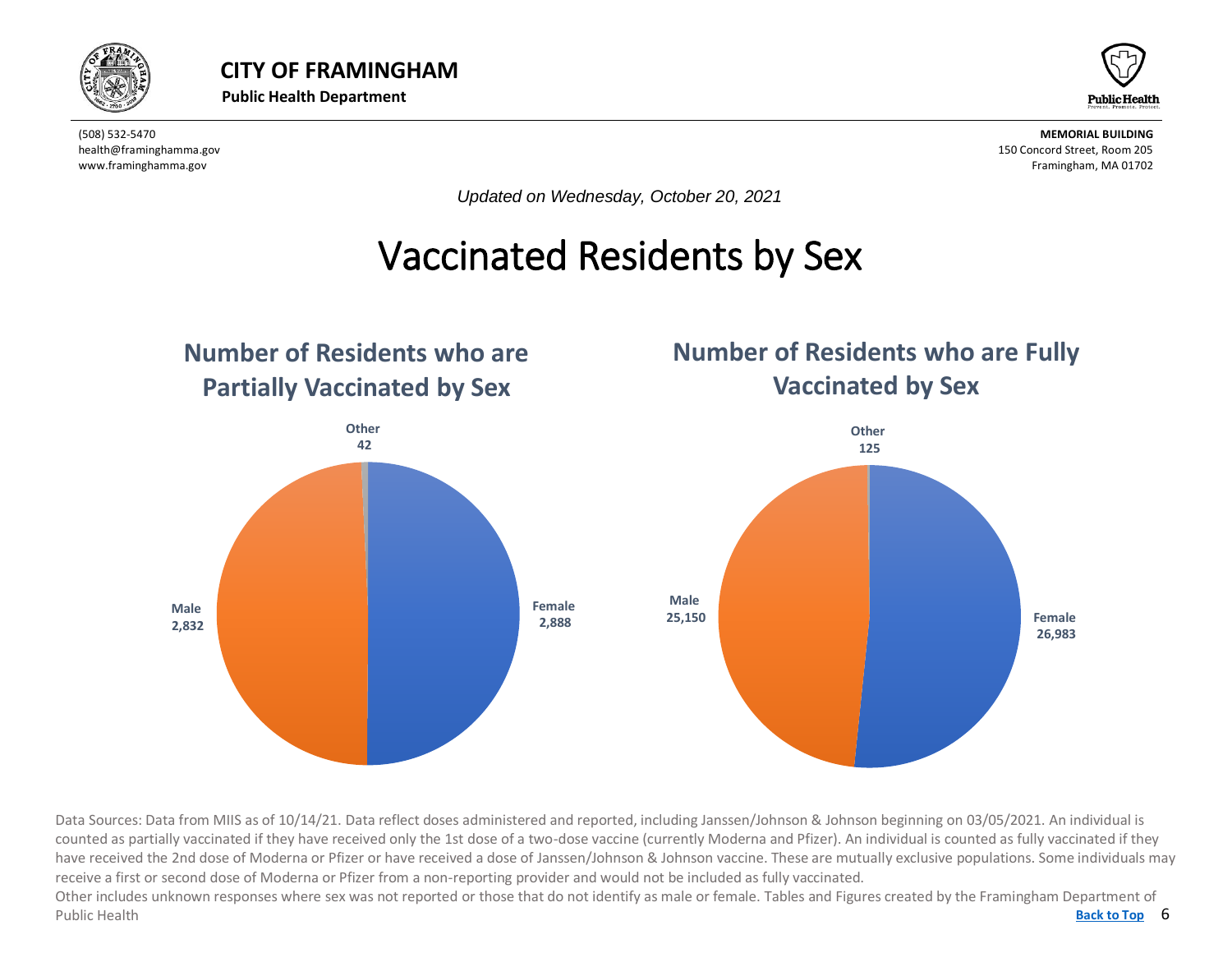<span id="page-6-0"></span>



*Updated on Wednesday, October 20, 2021*

### [COVID-19 Confirmed Cases Since March 2020](#page-6-0)



Data Sources: COVID-19 Data provided by the Bureau of Infectious Disease and Laboratory Sciences; Tables and Figures created by the Framingham Department of Public Health.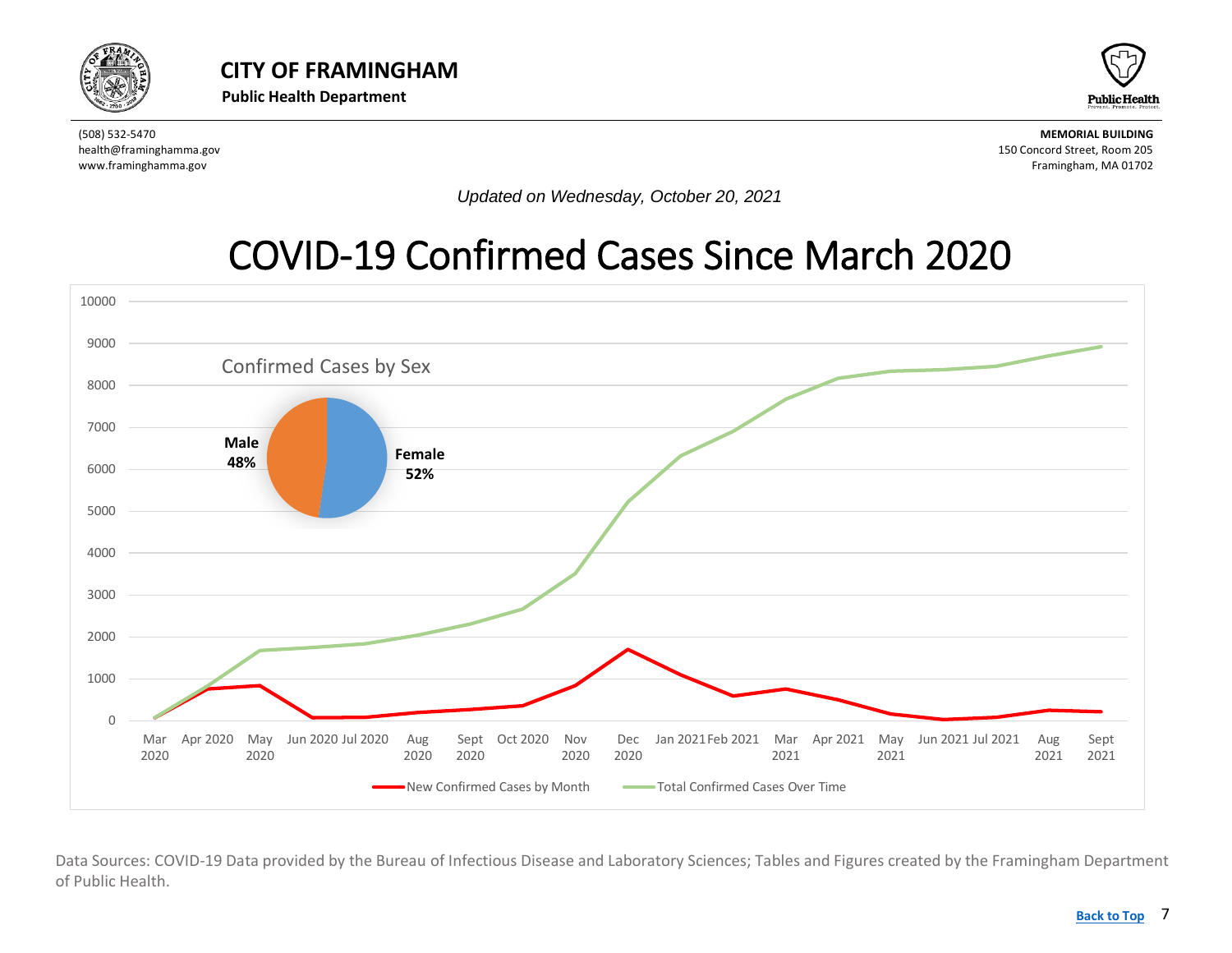



*Updated on Wednesday, October 20, 2021*

## <span id="page-7-0"></span>Median Age of Confirmed COVID-19 Cases



Calculated as median age of new confirmed positive cases of residents of Framingham as reported by the MA Department of Public Health. Data Sources: COVID-19 Data provided by the Bureau of Infectious Disease and Laboratory Sciences; Tables and Figures created by the Framingham Department of Public Health.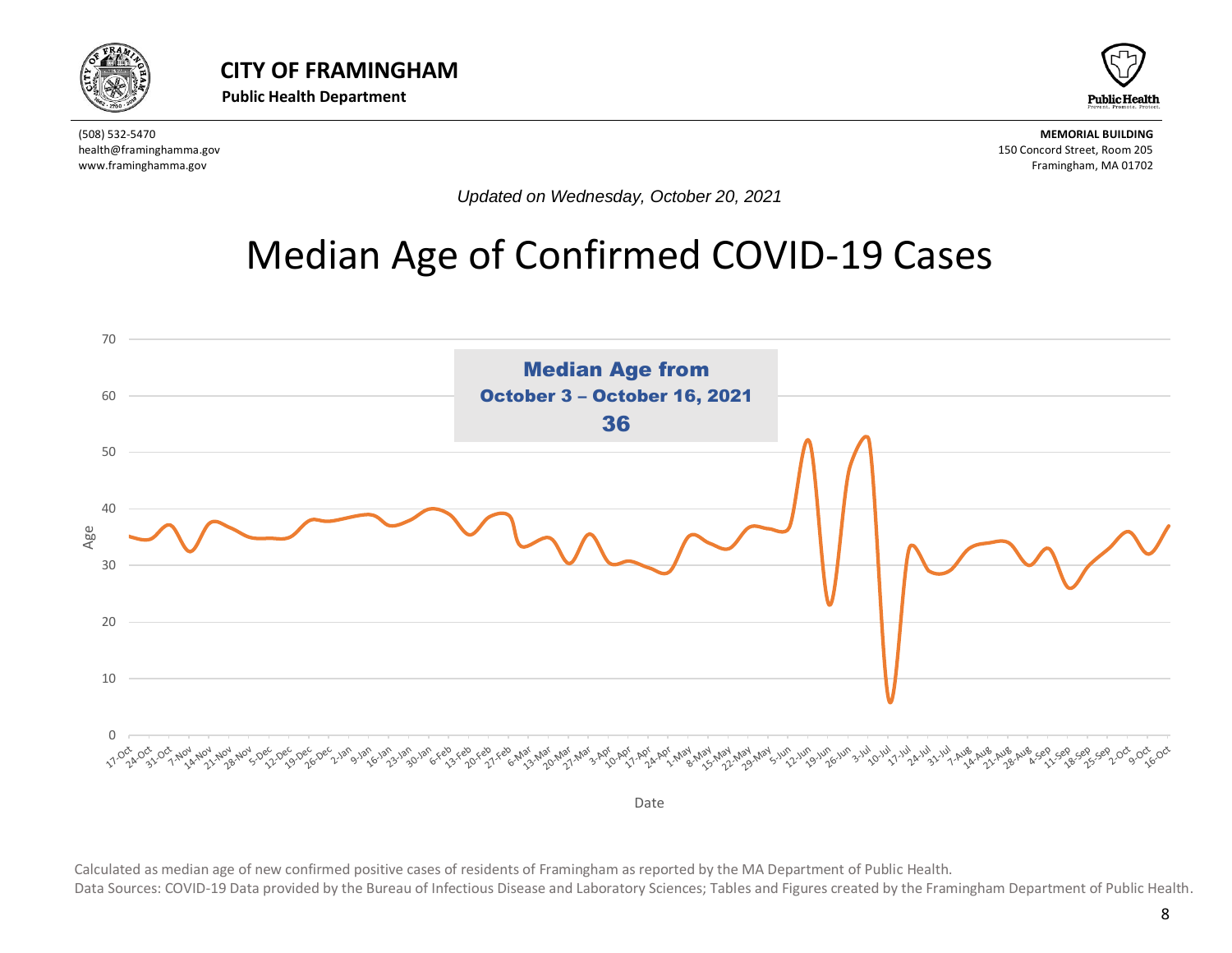<span id="page-8-0"></span>



*Updated on Wednesday, October 20, 2021*

## COVID-19 Cases by Age Group Last 14-Days



 and Figures created by the Framingham Department of Public Health. **Back 10 and 1999 [Back to Top](#page-1-0)**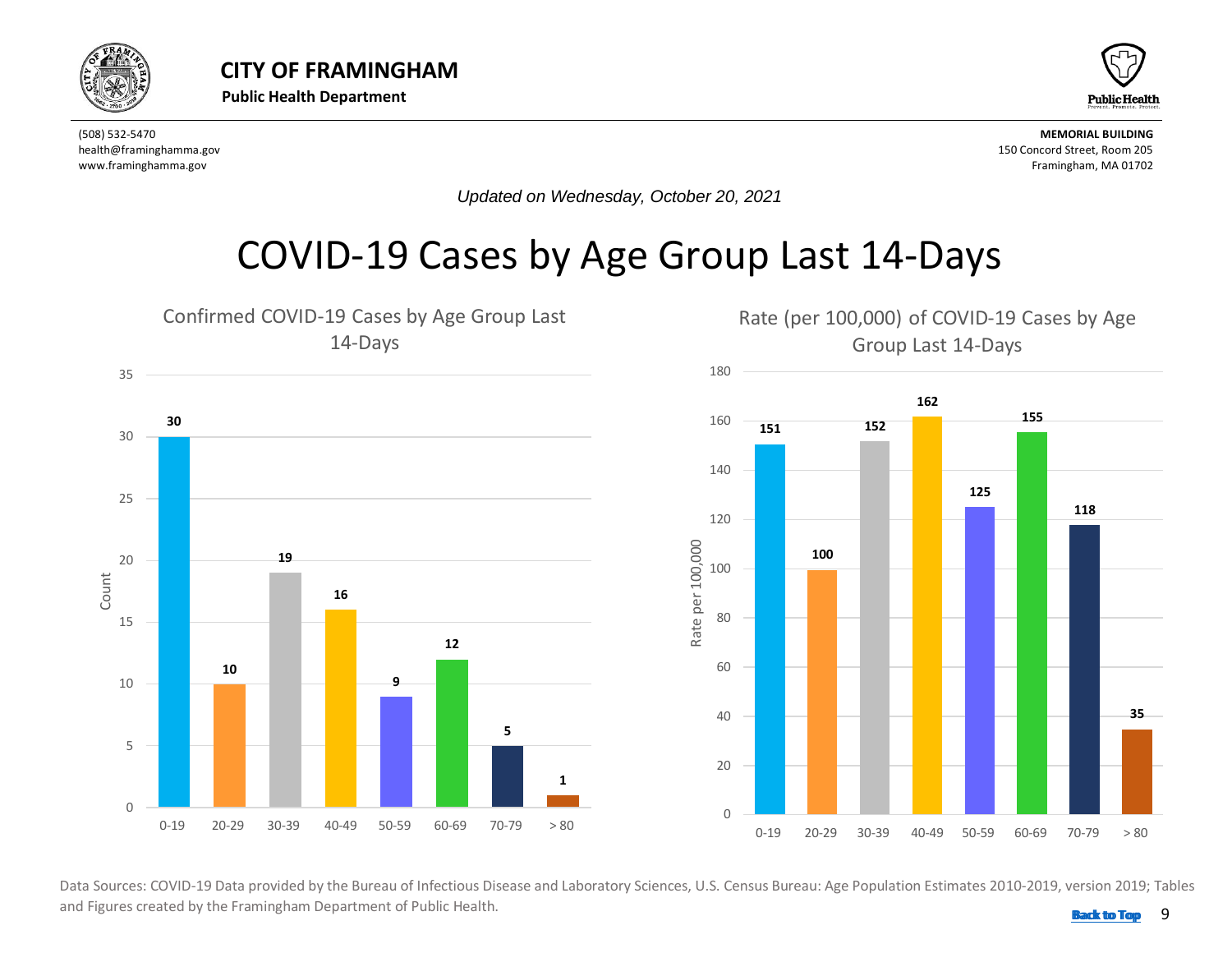<span id="page-9-0"></span>



*Updated on Wednesday, October 20, 2021*

## Deaths and Death Rate by Age Group



Data Sources: COVID-19 Data provided by the Bureau of Infectious Disease and Laboratory Sciences and U.S. Census Bureau: Age Population Estimates 2010-2019, version 2019; Tables and Figures created by the Framingham Department of Public Health.

\* Median Age of Death in Confirmed COVID-19 Cases from March 1, 2020 to October 19, 2021 in Community Setting only.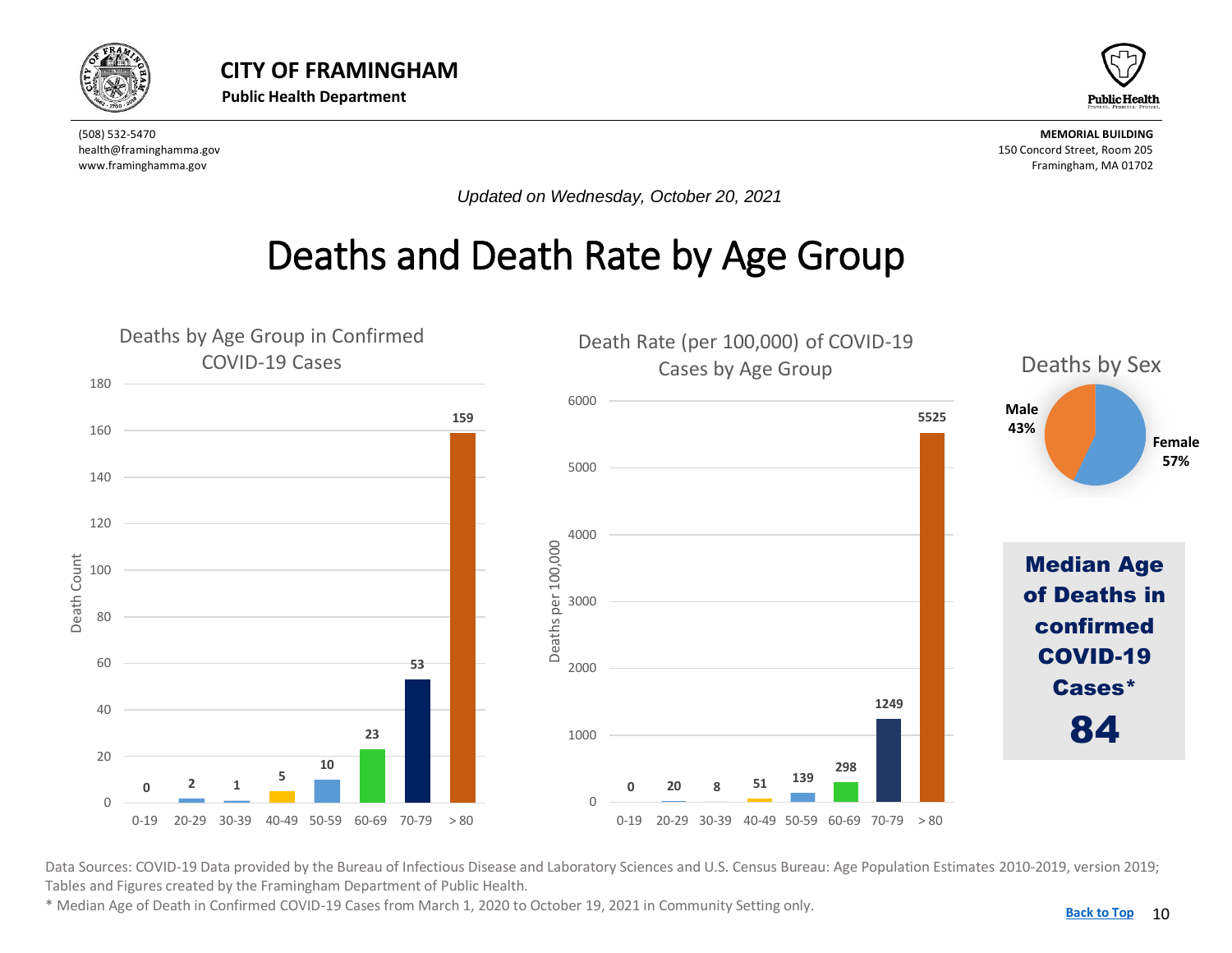<span id="page-10-0"></span>



*Updated on Wednesday, October 20, 2021*

### Percentage of COVID-19 Cases and Case Rate by Race/Ethnicity



- Non-Hispanic White represent 58% of the City of Framingham population however they comprise less than half of the proportion of COVID 19 cases at 30%.
- Hispanics represent 17% of the City of Framingham population but comprise more than 2x that proportion of COVID 19 cases at 43%.
- Disparity between Whites and non-white populations would be even higher except many residents of Brazilian descent describe themselves as white.

**Rate (per 100,000) of COVID-19 Cases by Race/Ethnicity**



- The highest rates of positive cases are among Hispanics, Non-Hispanic Other and Non-Hispanics Asian.
- Disparity between Whites and non-white populations would be even higher except many residents of Brazilian descent describe themselves as white.

Data Sources: COVID-19 Data provided by the Bureau of Infectious Disease and Laboratory Sciences; and U.S. Census Bureau: Race and Hispanic Origin Population Estimates 2010-2019, version 2019; Tables and Figures created by the Framingham Department of Public Health.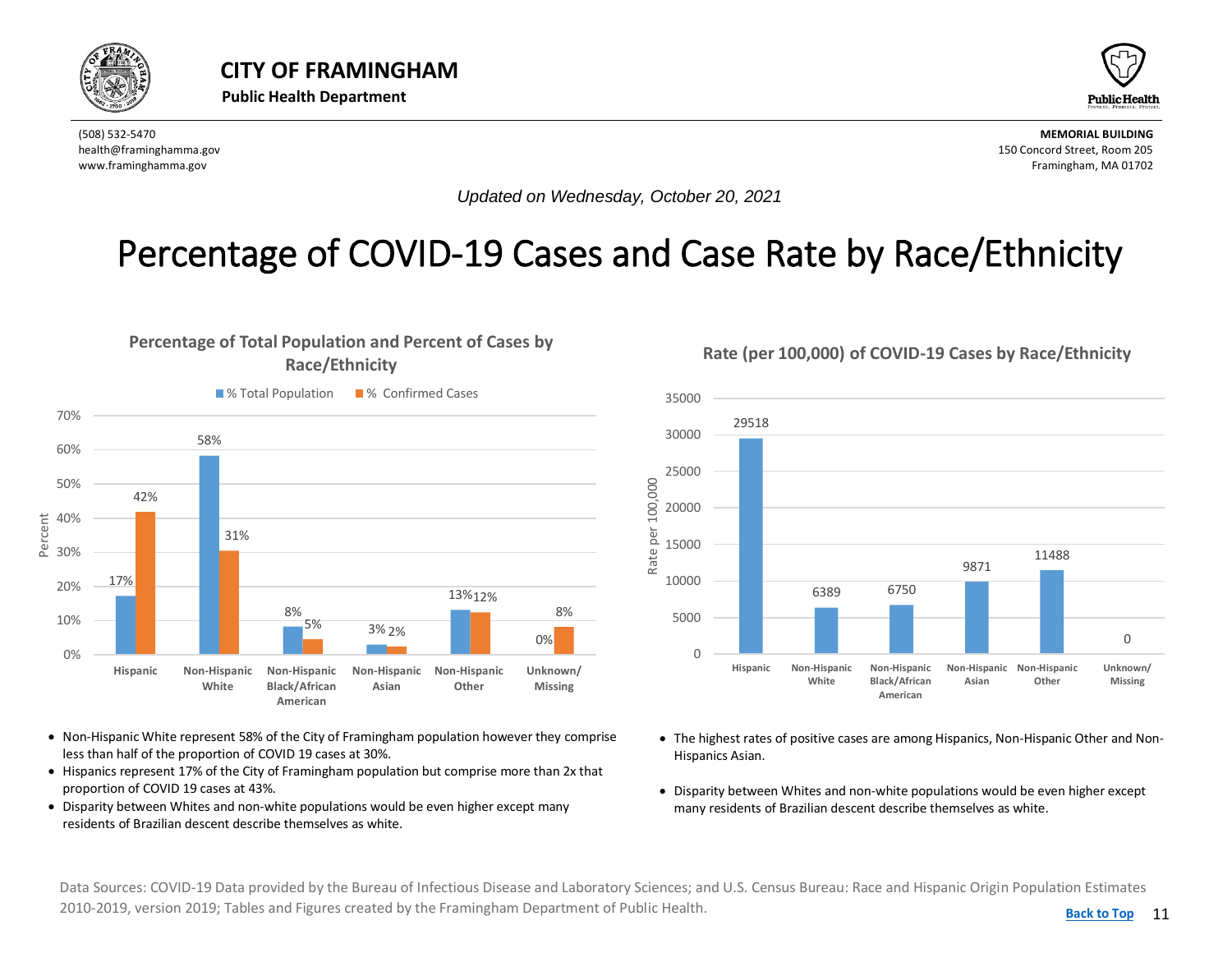<span id="page-11-0"></span>



*Updated on Wednesday, October 20, 2021*

## Deaths and Death Rate by Race/Ethnicity



• Count of Non-Hispanic White population is significantly higher than the other populations

• Disparity between Whites and non-White populations would be even higher since many residents of Brazilian descent describe themselves as white.



- The highest death rates of positive cases are among Hispanic, non-Hispanic White and non-Hispanic other.
- Disparity between Whites and non-White populations would be even higher since many residents of Brazilian descent describe themselves as white.

Data Sources: COVID-19 Data provided by the Bureau of Infectious Disease and Laboratory Sciences; Tables and Figures created by the Framingham Department of Public Health. **[Back to Top](#page-1-0)**